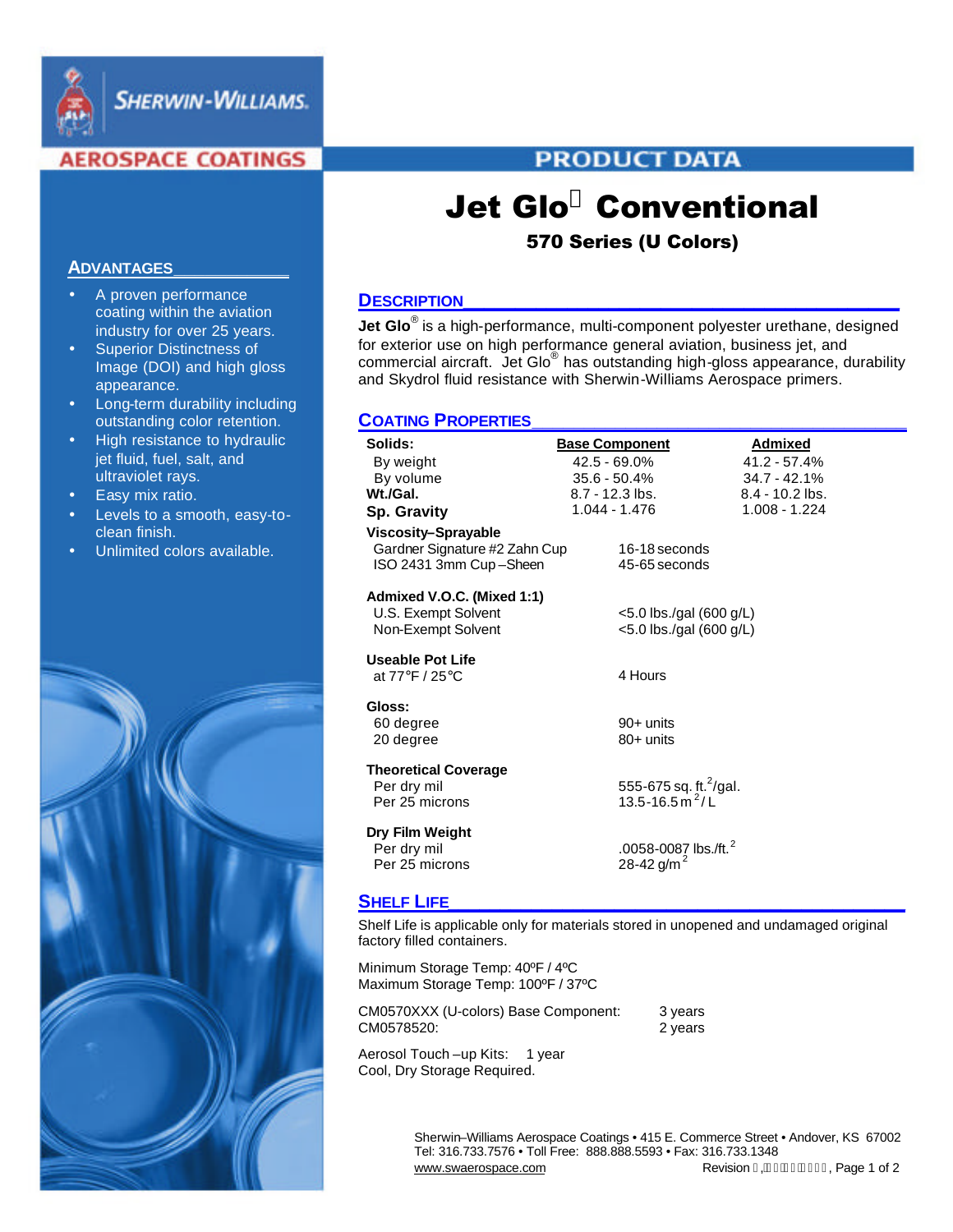

# **PRODUCT DATA**

# **SURFACE PREPARATION\_\_\_\_\_\_\_\_\_\_\_\_\_\_\_\_\_\_\_**

#### **Primed Surface**

Jet Glo $^{\circ}$  should be applied to a surface that has been coated with an approved, properly prepared and applied Sherwin-Williams Aerospace primer system.

Refer to Sherwin-Williams Primer Product Data Sheets (such as Corrosion Primers CM0483660 and CM0724400 and Sanding Surfacers CM0482300, CM0560563 and CM0560566); training guides; and your Sherwin-Williams Representative for complete details.

#### **Topcoat Surface**

For best adhesion of trim colors to the cured urethane base coat, a thorough scuff sanding is recommended. Scuff sanding and cleaning will assure long-term durability and adhesion of the applied coating. Refer to Sherwin-Williams' process and training guides for cleaning.

### **MIXING INSTRUCTIONS\_\_\_\_\_\_\_\_\_\_\_\_\_\_\_\_\_\_\_\_\_\_**

Shake color component for 10-15 minutes before admixing.

Admix by Volume:

| 1 Part | Jet Glo <sup>®</sup> Color |  |  |
|--------|----------------------------|--|--|
|        | (U- Color Numbers)         |  |  |

**1 Part** Jet Glo Hardener **CM0578520**

Add the Hardener into the Color Component.

Admixed product should be allowed a 30-minute induction time for optimum application performance.

Reduce to desired application viscosity with approximately 10- 15% thinner. For a three-coat application, use up to 1½ to two times the amount of reducer. (i.e. if adding a quart, then add 11/2 to two quarts of thinner for a three coat shoot.)

#### **Available Thinners:**

| <b>Temperature</b>                 | Thinner                | <b>Blend</b>        |
|------------------------------------|------------------------|---------------------|
| 60-70°F (16-21°C)                  | CM0110755              | 100%                |
| 70-80°F (21-27°C)                  | CM0110701              | 100%                |
| 80-90°F (27-32°C)                  | CM0110701<br>CM0110821 | $90 - 95%$<br>5-10% |
| $90^{\circ}$ F+ (32 $^{\circ}$ C+) | CM0110701<br>CM0110821 | 75-90%<br>10-25%    |

When the relative humidity exceeds 65%, it is recommended to replace 25% of the thinner blend with urethane grade MEK (CM0110308).

It is recommended to filter strain admixed and reduced paint before placing material in containers for spraying.

CM0120975 Accelerator can be used for quick drying times on stripes, registration numbers, and logos. Maximum dosage should be 1/2 fluid ounce per admixed gallon (15 mL per admixed 3.8 Liter).

# **APPLICATION\_\_\_\_\_\_\_\_\_\_\_\_\_\_\_\_\_\_\_\_\_\_\_\_\_\_\_\_\_**

This product can be applied using conventional air spray equipment, HVLP, Graco Pro 4500 air electrostatic, or Graco Pro 4500 air assisted airless electrostatic. Please consult your Sherwin-Williams representative for specific equipment settings.

- 1. Make sure pots, guns, and lines are purged and cleaned.
- 2. Mix thoroughly and filter strain before spray applying.
- 3. Spray atomizing pressure: 50-60 psi (3.45-4.15 bar) Pot pressure: 10-12 psi (0.69 – 0.83 bar) using a 60' fluid hose (3/8" diameter)

Delivery Rate: 8-10 fluid oz (236-295 mL) per minute

- 3. Always air-blow and tack-wipe the surfaces to be painted. Assure that the aircraft is properly grounded for potential static buildup.
- 4. Best application results are obtained by applying two medium wet coats, allowing a 30-45 minute "tack-off" period between coats.
- 5. If the dry time between coats exceeds 24 hours, the surface should be thoroughly abraded.
- 6. Recommended dry film thickness is 2-3 mils (50-75 microns). Some colors may require thicker films to achieve complete hiding.

NOTE: Application of these product systems requires recommended temperature / humidity conditions and film thickness ranges. The material, hangar, and aircraft skin temperature should be no lower than 55ºF / 13ºC before, during, and after application.

# **DRYING SCHEDULE\_\_\_\_\_\_\_\_\_\_\_\_\_\_\_\_\_\_\_\_\_\_\_\_**

Dry times are based on the dry film thickness of 2-3 mils (50-75 microns).

| Air Dry Times (75°F / 25°C and 50% RH) |                    |             |  |  |
|----------------------------------------|--------------------|-------------|--|--|
|                                        | Unaccelerated      | Accelerated |  |  |
| To Tape                                | <b>16-18 Hours</b> | 2-3 Hours   |  |  |
| Recoat Time: (maximum)                 | 24 Hours           |             |  |  |

NOTE: Lower temperatures, heavy film thickness, improper activator range selection and poor air movement will extend the dry time.

### **EQUIPMENT CLEANUP\_\_\_\_\_\_\_\_\_\_\_\_\_\_\_\_\_\_\_\_\_\_**

Use clean Ketone–type solvents such as CM0110308 MEK. Do not allow material to cure inside equipment.

# **PRODUCT INFORMATION\_\_\_\_\_\_\_\_\_\_\_\_\_\_\_\_\_\_\_\_\_**

Product Data Sheets are periodically updated to reflect new information relating to the product. It is important that the customer obtain the most recent Product Data Sheet for the product being used. The information, rating, and opinions stated here pertain to the material currently offered and represent the results of tests believed to be reliable. However, due to variations in customer handling and methods of application which are not known or under our control, The Sherwin–Williams Company cannot make any warranties as to the end result.

 Sherwin–Williams Aerospace Coatings • 415 E. Commerce Street • Andover, KS 67002 Tel: 316.733.7576 • Toll Free: 888.888.5593 • Fax: 316.733.1348 www.swaerospace.com 5HYLVLRQ, Page 2 of 2